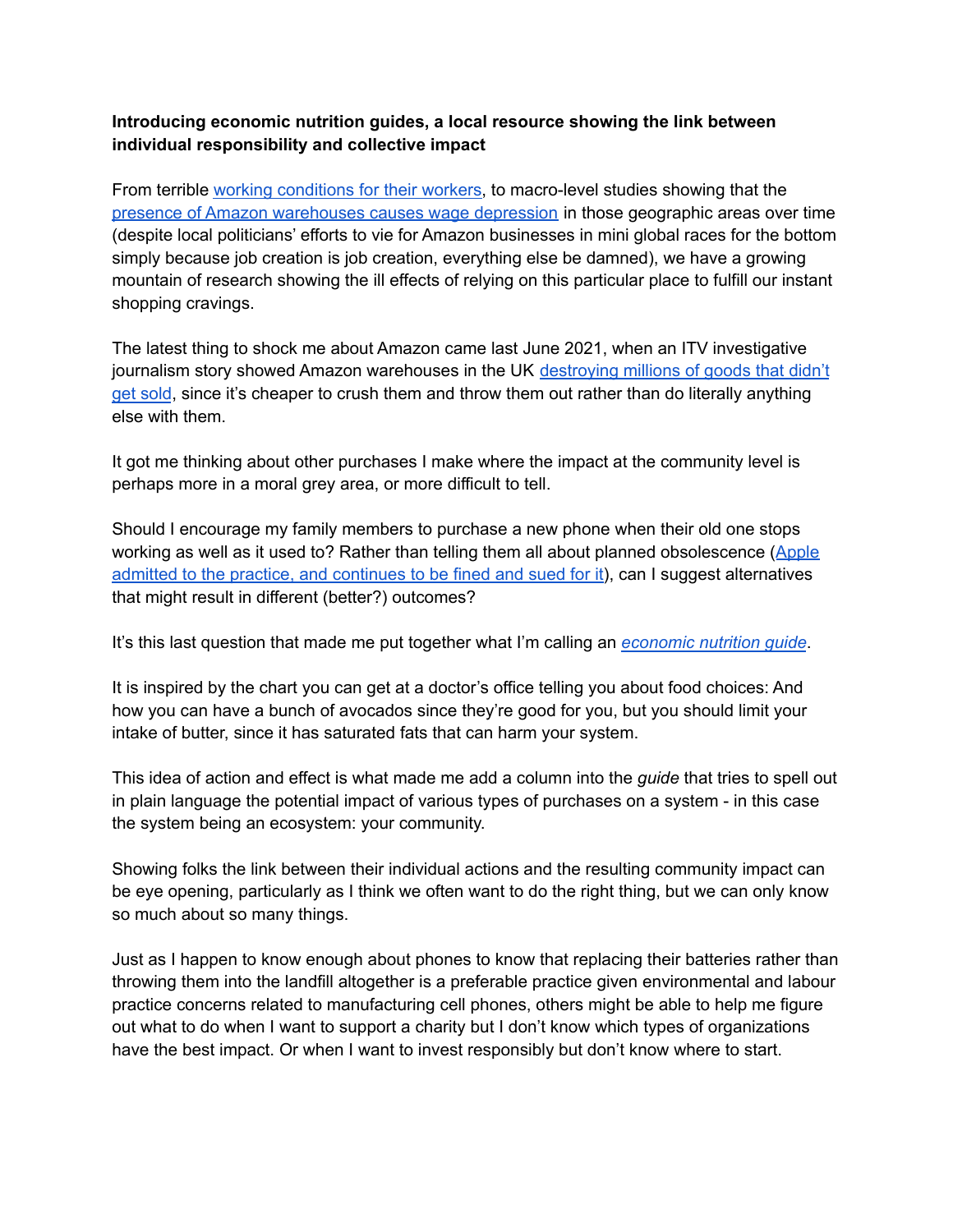We are all overwhelmed by choices we can make, and we are being sent contradictory signals since its Comms101 for everyone and everything to have an angle and a backstory (do X; stop doing Y; Z is now longer in; did you know that A is now bad for B new reason nobody knew about until now?).

We are genuinely confused, and often at sufficient scale that we even have terms for it: whitewashing, greenwashing, and related ones such as virtue signaling, when we think we've figured out what we should do but struggle with the humble bragging about it.

And while ethical [certifications](https://ethical.net/guide/sustainability-certifications-which-can-you-trust/) do exist to help quide us, they tend to focus on single issue [items](https://ethical.net/guide/sustainability-certifications-which-can-you-trust/). For example, environmental practices, or labour conditions for select products like coffee or chocolate. Some organizations have started down the path of making linkages between their products and their impact (for instance, Fogo Island Inn's [economic](https://woodshopfogoisland.ca/pages/economic-nutrition) nutrition label being particularly relevant). That said, most not-for-profit or public institutions focus on macro-level indicators (e.g. Sustainable [Development](https://sdgs.un.org/goals) Goals) rather than the collective impact of our individual actions.

The *economic nutrition guide* acts as a micro-macro impact bridge. And its development started in a very personal way, from my own categories of things I keep track of as part of my family's budgeting practices. Categories like groceries, entertainment, travel but also more mundane things like internet providers and media platform spending.

I've tried to think of my best advice in the areas where I make purchases, as well as come up with a list of local examples that I think should be supported. And if the best thing is not an option for you, hopefully the next best thing is possible, and so on.

I felt I could fill out the guide for Ottawa since I've lived here for over a decade. In that time I've slowly amassed knowledge about what I consider hidden gems in town, as well as practices or organizations that are tucked away but do a lot of good.

Many don't have big advertising budgets and so stay small, but it doesn't mean they're not precious to our ecosystem. Just like we protect vulnerable plants and species at risk, I believe we should protect these groups that create positive community impact for all of us.

Covid-19 has shown that many of these organizations lack the buffers larger corporations have, or an ability to fend for themselves through lobbying or innovative accounting practices.

I invite you to build your own *economic nutrition guide*, for yourself as an individual or for your community, whatever that looks like, from family to chosen family, to communities you belong to or professional associations. What would the *economic nutrition guide* of emerging artists in Ottawa look like?

In the process, my hope is that you'll clarify the values you hold dear, since you are, just like we all are, continually voting with your wallet every time you make a purchase.